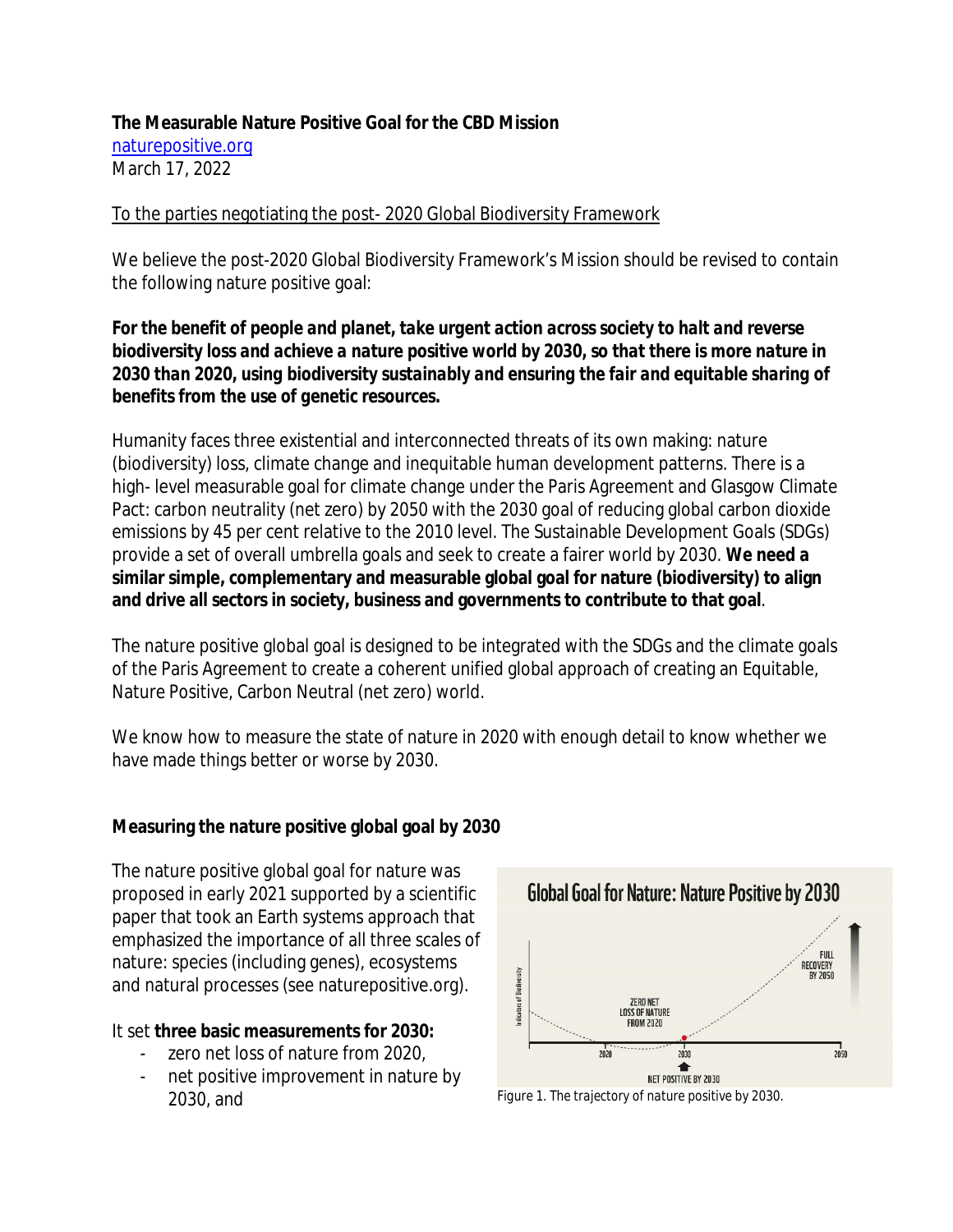full recovery of nature by  $2050<sup>1</sup>$ .

The nature positive goal recognizes that nature is important for its in own sake and is a key aspect of global processes - climate, weather, hydrology and chemistry – which drive biodiversity. Biodiversity in turn provides a range of nature's benefits to people which is the basis for human well-being.



*Figure 2: Adapted from: A Nature-Positive World: The Global Goal for Nature. Locke et. al. 2021*

Halting and reversing biodiversity loss by 2030 so there is more nature in the world than there is now is necessary to prevent us from crossing dangerous tipping points in the earth system that would profoundly disrupt the habitability of the world as we know it. Achieving such a nature positive result by 2030 requires nature positive outcomes which require nature positive actions.

**Measuring Nature Positive Outcomes**

Nature-positive outcomes can be measured by quantifying the maintenance and improvement of natural processes, ecosystems and species over time.

### 1. **Natural processes.**

- o hydrological integrity,
- o sediment transport and the integrity of estuaries,
- o migration patterns,
- o carbon sequestration and storage,

 $<sup>1</sup>$  Due to lag times in recovering the many damaged aspects of nature, we will not be able to achieve full recovery</sup> of nature before 2050. But we can improve things by 2030. This is why we need a clear goal to have more nature in 2030 than there was in 2020.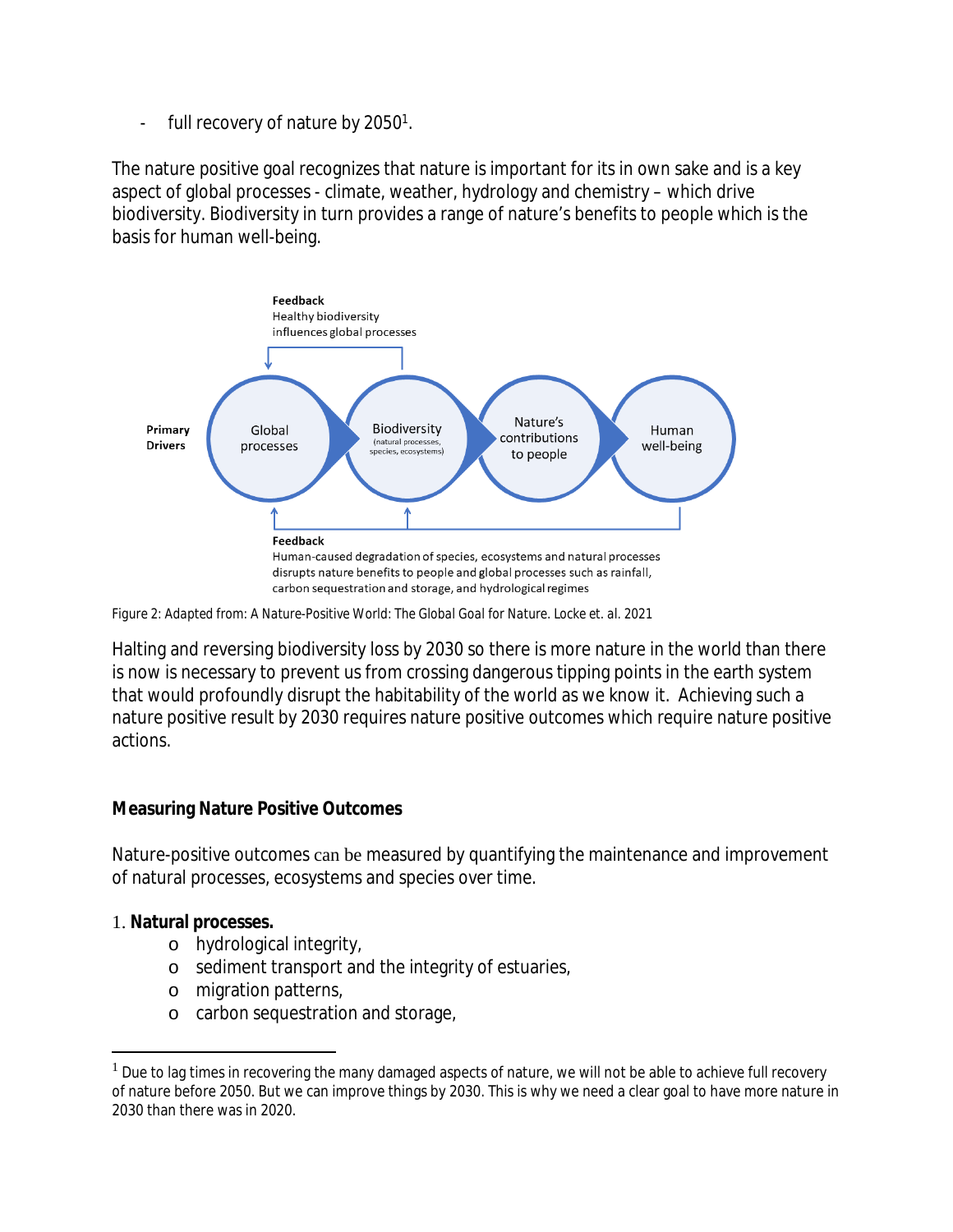- o integrity of tidal zones
- o natural fire regimes, and
- o vegetative cover that supports rainfall patterns.
- 2. **Ecosystems**
	- o extent of habitat
	- o ecological integrity of the habitat
	- o function of species in their ecosystems
- 3. **Species**
	- o extent & abundance of species
	- o extinction risk of species
	- o genetic diversity

Actions that maintain and improve these metrics would lead to more nature in the world in 2030 than there was in 2020. The Ecosystems and Species metrics above are already well captured in the GBF indicator discussions to date, but more work needs to be done on the Natural Process indicators.



Fig 3. Nature positive actions and outcomes under the Convention on Biological Diversity and other Multilateral Environmental Agreements

The actions set in the Targets of the Global Biodiversity Framework should be ambitious enough to ensure a nature positive outcome by 2030.

**Implementing nature positive actions**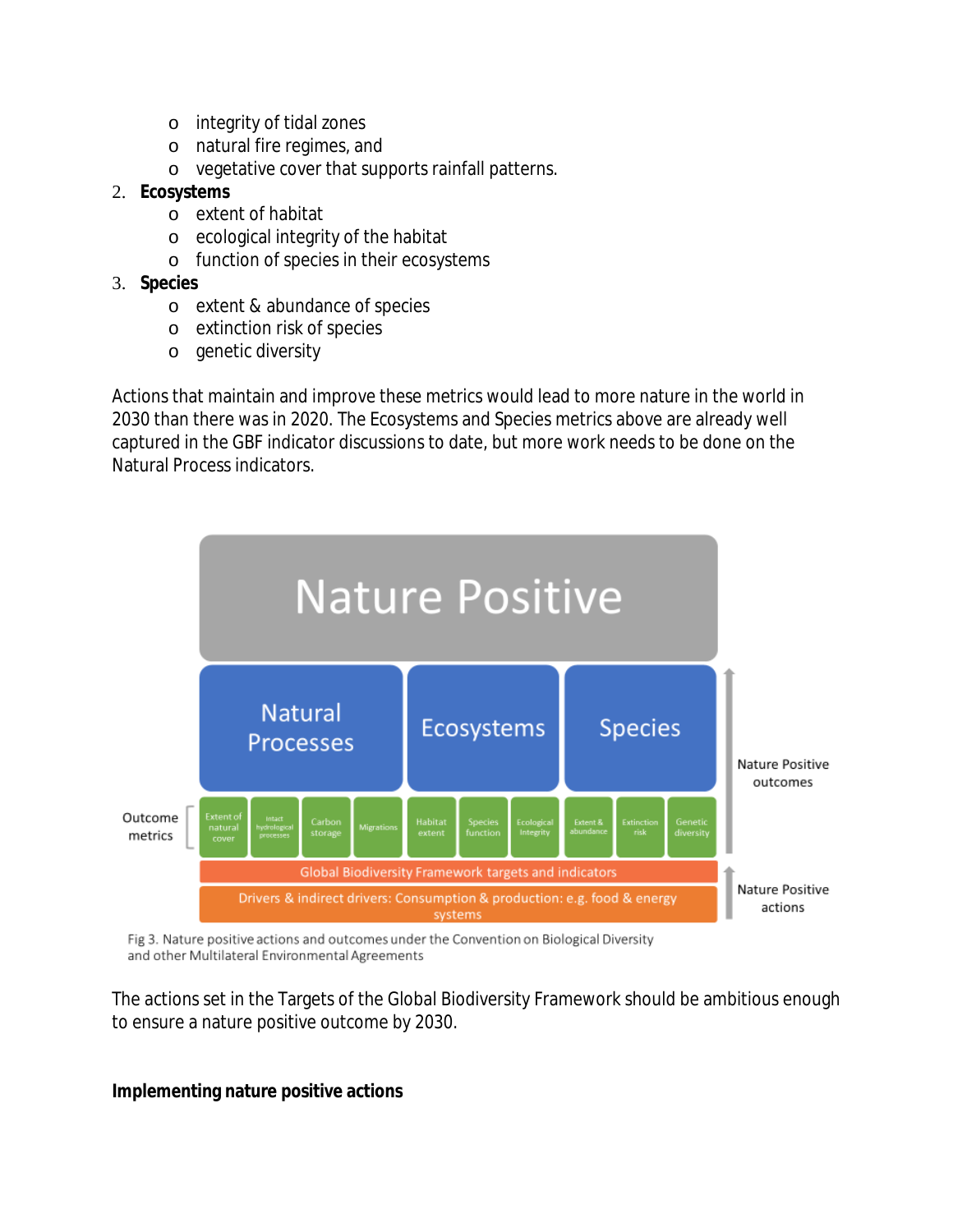On land, the Three Global Conditions framework for Biodiversity Conservation and Sustainable Use provides an approach that uses a 2020 baseline to measure the extent of large wild areas, shared lands and cities and farms, together with strategies for nature-positive actions appropriate to each of those unique situations. These encompass actions such as retaining large intact areas, networks of protected areas (to support the 30% by 2030 target), good urban planning to provide access to nature, threatened species recovery actions, and agricultural chemical management. The cities and farms areas and strategies are tightly coupled to the health of ocean estuaries. In contrast, the number one direct threat to nature in the open ocean is overfishing which can be measured from a 2020 baseline. (Ocean acidification, deoxygenation and warming are measurable but require climate action under the Paris Agreement).

# **People positive and nature positive**

Implementation of the nature-positive goals requires a whole-of-society approach supported by an ambitious Global Biodiversity Framework that at the same time supports the SDGs and climate goals and *vice versa*. All governments from those who sign global agreements and set national policies, to regional and local governments, indigenous peoples and local communities, as well as business, financial institutions, and individuals can act to support and contribute to the implementation of targets to create an equitable, nature positive and carbon neutral (net zero) future.

Many initiatives are providing guidance to the private sector for nature positive approaches. Some examples are Science-Based Targets for Nature, The Natural Capital Protocol and associated tools and guidance, Task Force on Nature Related Financial Disclosure, and ["What](https://www.wbcsd.org/Programs/Food-and-Nature/Nature/Nature-Action/Resources/What-does-nature-positive-mean-for-business) [does nature positive mean for business"](https://www.wbcsd.org/Programs/Food-and-Nature/Nature/Nature-Action/Resources/What-does-nature-positive-mean-for-business), developed by the World Business Council for Sustainable Development.

To ensure a sustainable supply of nature's benefits to people we need to address the things that impact nature, both directly and indirectly. Direct impacts are things such as primary ecosystem conversion, species over-exploitation, habitat fragmentation, and climate change. Indirect drivers of nature's decline are production and consumption patterns that are not sustainable.

Many of the indirect causes of biodiversity loss are linked to agriculture and energy systems. Success on addressing these indirect drivers of loss is integral to success across the nature positive goal, climate goals and the SDGs.

There are metrics for measuring progress on actions towards achieving the SDG's in place. Measuring progress on addressing climate change is done through the UNFCCC Paris Agreement. These can be combined with nature positive actions and metrics to create an integrated approach to addressing drivers common to all of them.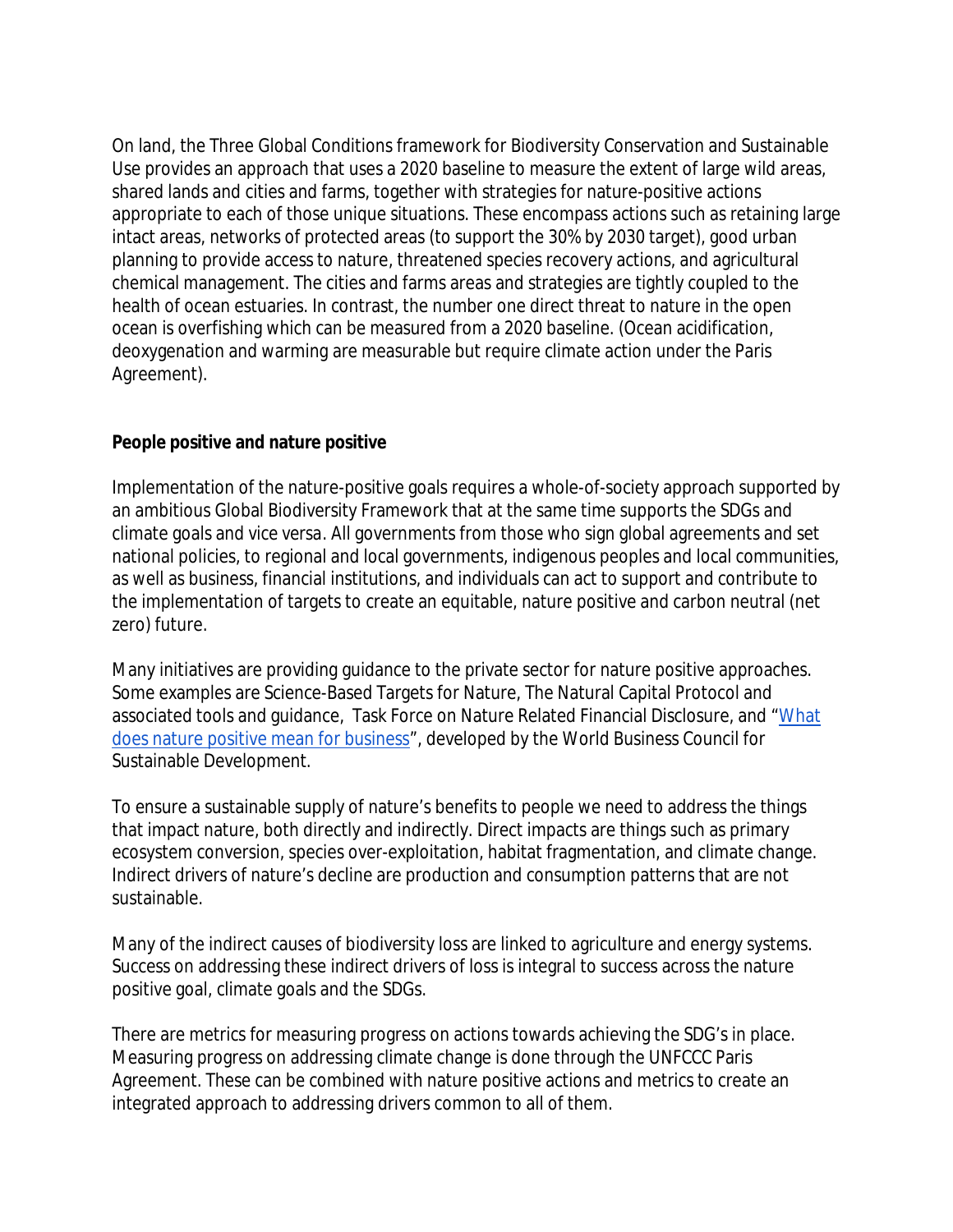

Fig. 4 Actions can drive Equitable, Nature Positive, Carbon Neutral and outcomes

### **Adoption of the nature positive goal**

The Nature Positive goal has been adopted in other international settings. The G7 Leaders 2030 Nature Compact called for the world to become not only net zero but also nature positive. It was endorsed by the members of IUCN at the World Conservation Congress in Marseille. Nature-positive was prominently featured in many sessions and country pavilions in Glasgow at COP26.

**We therefore urge that the post 2020 Global Biodiversity Framework's Mission contain the following 2030 Mission to drive all actions towards a measurable nature positive outcome:**

*For the benefit of people and planet, take urgent action across society to halt and reverse biodiversity loss and achieve a nature positive world by 2030, so that there is more nature in 2030 than 2020, using biodiversity sustainably and ensuring the fair and equitable sharing of benefits from the use of genetic resources.*

### *Endorsements*

*\*Signatories may also make more separate submissions regarding the Global Biodiversity Framework*

Patricia Zurita, Chief Executive Officer, Birdlife International Eva Zabey, Executive Director, Business for Nature